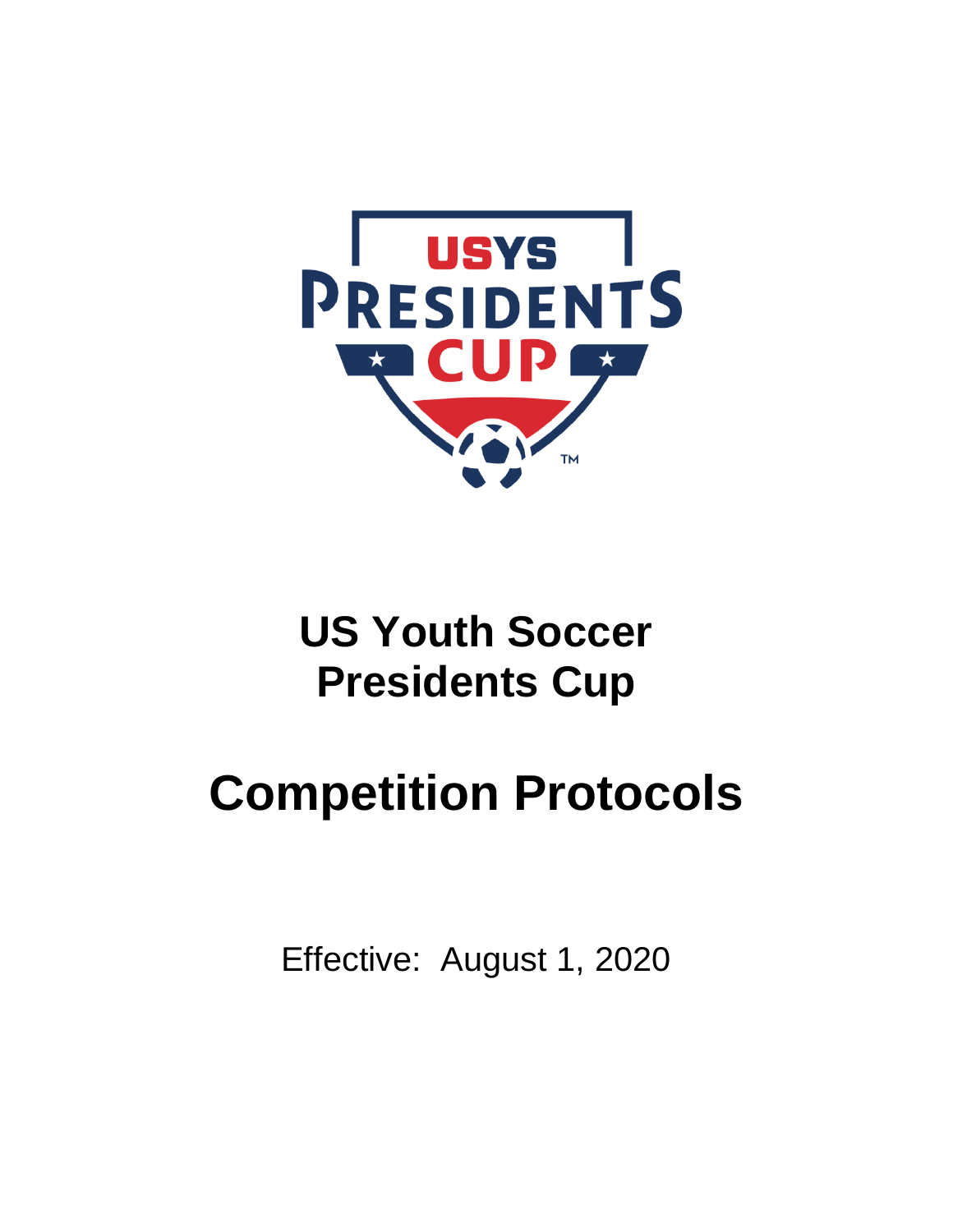

### **TABLE OF CONTENTS**

| Protocol 501 |  |
|--------------|--|
| Protocol 502 |  |
| Protocol 503 |  |
| Protocol 504 |  |
| Protocol 505 |  |
| Protocol 506 |  |
| Protocol 507 |  |
| Protocol 508 |  |
| Protocol 509 |  |
| Protocol 510 |  |
| Protocol 511 |  |
| Protocol 512 |  |
| Protocol 513 |  |
| Appendix A   |  |
|              |  |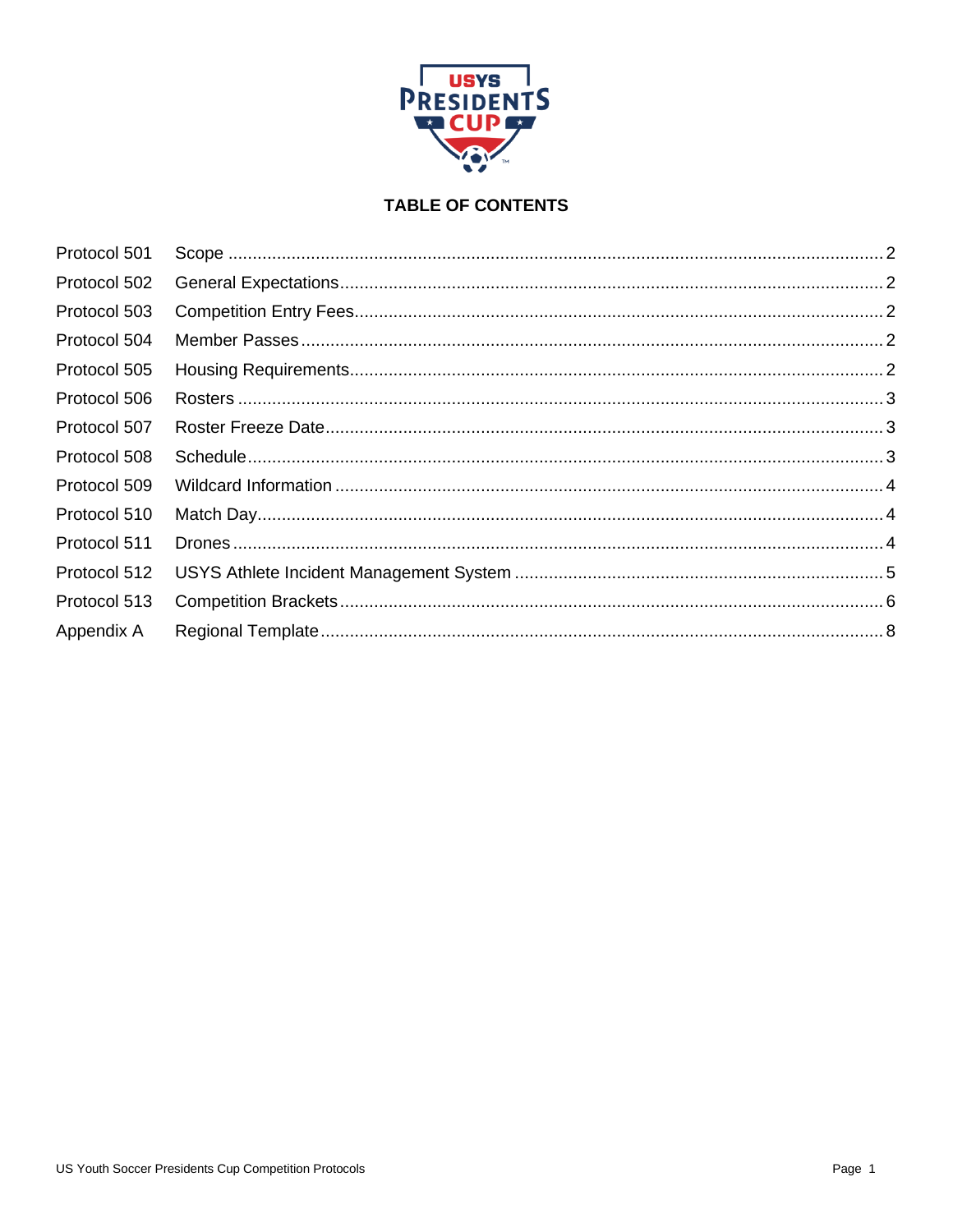

This document contains important information about the US Youth Soccer Regional and National Presidents Cup competitions. All participating State Associations, clubs and teams are strongly urged to familiarize themselves with the information contained within this document, paying close attention to all deadlines. There are specific and critical responsibilities assigned, and ignorance or failure to comply with those responsibilities may result in unintended consequences.

#### <span id="page-2-0"></span>**PROTOCOL 501 SCOPE**

Each State Association may enter one (1) male and one (1) female team in the 13U, 14U, 15U, 16U, 17U and 18/19U age groups. Competitions may be organized for qualifying players in the 12U and 19U age groups for both boys and girls as defined by Rule 104 of the US Youth Soccer Policy on Players and Playing Rules and will conclude at the Regional Presidents Cup level.

#### <span id="page-2-1"></span>**PROTOCOL 502 GENERAL EXPECTATIONS**

Teams and players competing in the US Youth Soccer National Presidents Cup competitions are representatives of their State Association and/or Region. The event Presidents Cup Committee expects exemplary behavior from anyone participating in the competition, including parents and spectators.

The primary expectation is sportsmanlike behavior and respect towards opponents, coaches, referees, competition staff and volunteers. Players should also understand how to behave in a pregame walkout, how to win with humility and lose with dignity.

#### <span id="page-2-2"></span>**PROTOCOL 503 COMPETITION ENTRY FEES**

Each year, the entry fee for each level of the National Presidents Cup competitions will be determined as part of the US Youth Soccer budget process. This entry fee will be invoiced to State Associations and must be remitted directly to US Youth Soccer after all state entries and wildcards have been determined, but prior to the start of the competitions.

#### <span id="page-2-3"></span>**PROTOCOL 504 MEMBER PASSES**

All rostered players and team officials must possess a printed, current and valid US Youth Soccer member pass with a recent face on, passport style photograph. Member passes will be verified against the official roster before the start of the competition. At each match, member passes must be provided to the referee. If unusual or extenuating circumstances exist, and in order to ensure the orderly progression of the competition, electronic member passes may be utilized if approved by the Chair of the event Presidents Cup Committee or a designee. Printed member passes must be provided as soon as practical.

Member passes must be laminated with no open sides or ends, with a hole punched in the upper left-hand corner of the pass and contained on a split binder ring. Passes must be in alphabetical order by last name, all players first and then followed by team officials at the end. If a State Association uses credit card style (plastic) player cards, they are exempt from the laminating requirement, but still need to be contained on a split binder ring.

#### <span id="page-2-4"></span>**PROTOCOL 505 HOUSING REQUIREMENTS**

All National Presidents Cup competitions are governed by a "Stay to Play" policy. All participating teams are required to utilize the designated housing provider of the competition. It is the responsibility of the State Association to monitor and enforce the housing requirements for their teams. See Appendix A for the Regional requirements.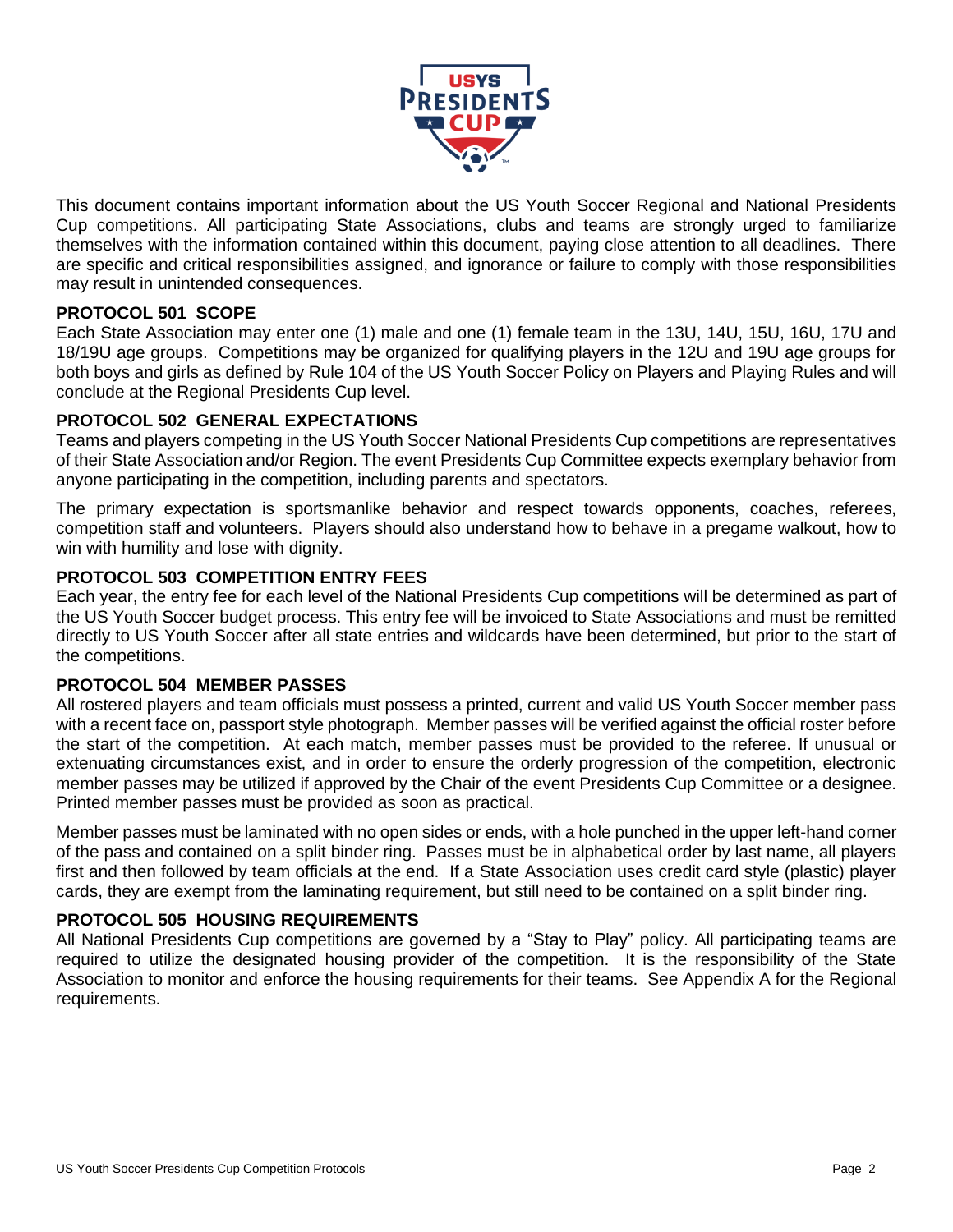

#### <span id="page-3-0"></span>**PROTOCOL 506 ROSTERS**

Teams must submit a roster, which must include jersey numbers, listing all players eligible to participate in the competition. 12U teams may roster up to 16 players and all rostered players may participate in a match. 13U, 14U, 15U, 16U, 17U, 18/19U and 19U teams may roster up to 22 players, and a maximum of 18 players may participate in a match. Any players on a team roster not participating in a match may sit on the bench in street clothes. Once identified, the sitting players may not be substituted into that match.

Teams are strongly encouraged to roster a **minimum** of two (2) credentialed team officials. There may be situations when a credentialed team official is required to leave the technical area and teams must have at least one (1) credentialed team official in the technical area at all times during a match.

States must verify the eligibility of all players listed on the roster and that participating teams maintain a roster continuity of at least nine (9) players from the state qualifying competition to the Regional and/or National Presidents Cup competition(s). By confirming and locking a team's roster in the US Youth Soccer Event Management System (EMS), the State Association is certifying compliance with all appropriate National Presidents Cup competitions policies and rules, including, but not limited to, age verification.

#### <span id="page-3-1"></span>**PROTOCOL 507 ROSTER FREEZE DATE**

Rosters are submitted through the EMS. Information will be provided to teams detailing the EMS procedures. At least 14 days before the date of the first scheduled game of the National Presidents Cup competitions, each team in the competitions shall submit a roster with not more than 22 players.

The roster freeze date for all National Presidents Cup competitions is seven (7) days before the first day of competition.

Well in advance of the roster freeze date, teams should enter all player data into the EMS, verify that it is accurate and that all participating players are listed. The final responsibility for ensuring that all participating players are listed on the official team roster rests solely with the team. It is strongly recommended that teams allow adequate time to resolve any unforeseen issues before the roster freeze date.

#### <span id="page-3-2"></span>**PROTOCOL 508 SCHEDULE**

The final schedule will be released a minimum of seven (7) days prior to the first day of competition. Teams dropping out of the competition after the schedule has been released will not be replaced. The schedule will not be changed, and the remaining teams in that group may play a reduced number of group matches. The withdrawing team will be noted in the schedule as "State - Forfeit", and any applicable fines will be assessed.

Teams that withdraw from the National Presidents Cup competitions are subject to the fine schedule below. The entry fee for a team withdrawing at any time will not be refunded.

- 61 days or more prior to the first day of competition: No fine
- Between 60 and 31 days prior to the first day of competition: \$1,500
- Between 30 and 15 days prior to the first day of competition: \$2,500
- 14 days or less prior to the first day of competition: \$5,000

Fines will be invoiced to the State Association and must be remitted directly to US Youth Soccer prior to the start of the competition. Any State Association failing to promptly remit fines may be considered in bad standing and teams from that State Association may not be permitted to participate in National Presidents Cup competitions until the fines are paid. The State Association is responsible for collecting any fine(s) from their teams.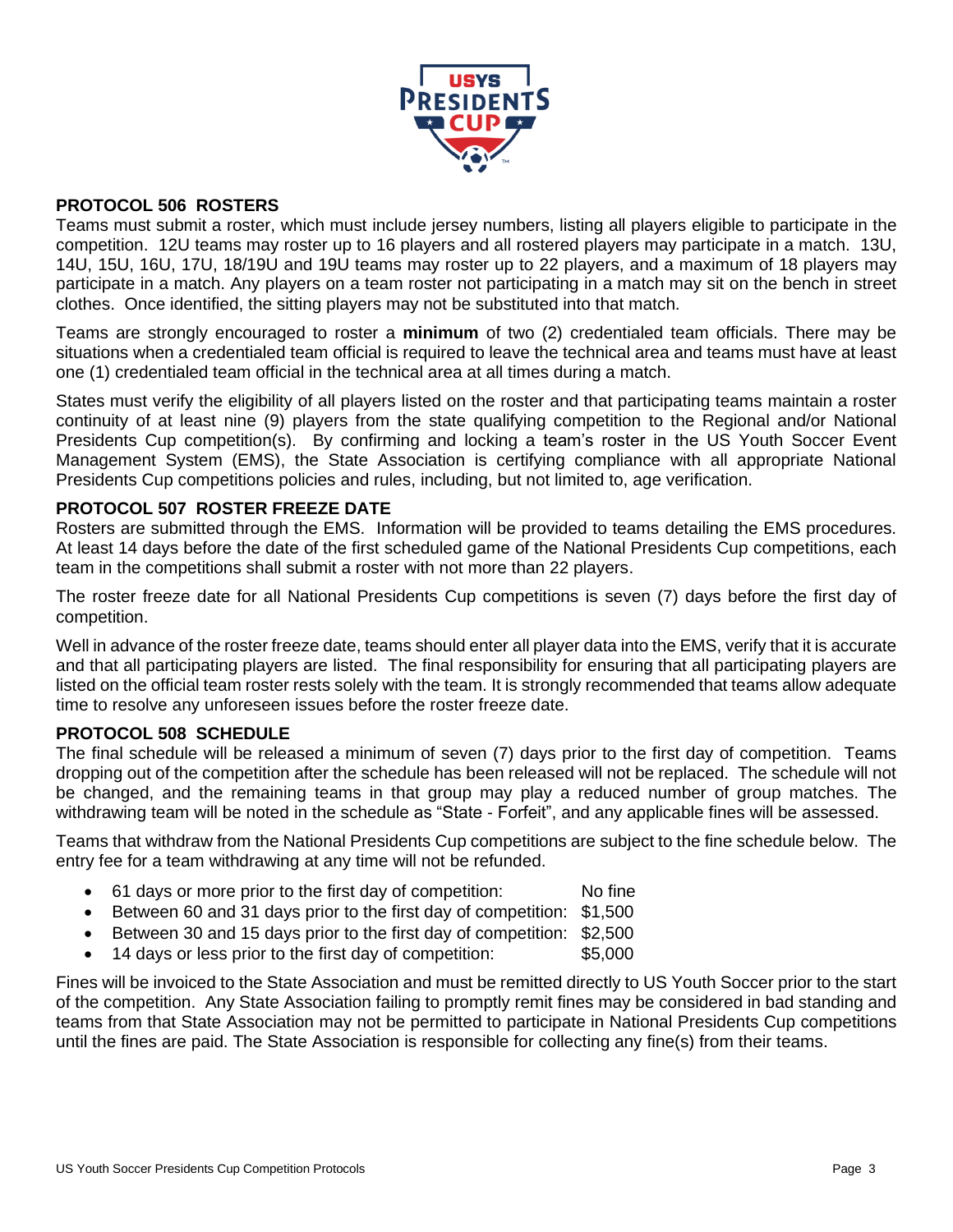

#### <span id="page-4-0"></span>**PROTOCOL 509 WILDCARD INFORMATION**

In the event a team withdraws 15 days or more prior to the first day of competition, every attempt will be made to secure wildcard team(s) in order to create an even bracket. In the event wildcard team(s) cannot be secured, the competition brackets will be adjusted as outlined in Protocol 513.

#### <span id="page-4-1"></span>**PROTOCOL 510 MATCH DAY**

Teams should come to the fields dressed in the appropriate (dark or light) uniforms.

Referees will collect member passes from each team and verify them during their review. For 12U teams, all rostered players are permitted to participate in a match. For 13U through 19U teams, a maximum of 18 players are permitted to participate in a match. If a team's roster has more than 18 players listed, a **credentialed** team official must inform the referee which players are not participating and they will be crossed off the game card. Rostered players not participating may be on the team bench in street clothes and may not wear shirts that are the same color of their team or the opposing team.

Shade tents and water coolers will be provided at team benches. If deemed necessary by the event Presidents Cup Committee, hydration breaks (3-minutes maximum) will be implemented. Players may leave the field and be substituted if desired. The referee will add time to compensate.

During matches, substitutes in the team bench area or warming up adjacent to it should wear pinnies to distinguish them from players on the field.

If a player is sent off by the referee, that player may remain on the team bench. Should that player's behavior subsequently become a disturbance and the player is dismissed by the referee, **a credentialed team official must escort and remain with** the player at a location out of sight and sound of the field until the referee crew has departed the field of play after the conclusion of the match.

If a team official is dismissed by the referee, he or she must leave the vicinity of the field before the match will be restarted. It is the responsibility of the State Representative or a designee to ensure that the dismissed team official remains out of sight and sound of the field until the referee crew has departed the field of play after the conclusion of the match.

Teams are strongly encouraged to roster a **minimum** of two (2) credentialed team officials. As outlined, there may be situations when a credentialed team official is required to leave the technical area and all teams must have at least one (1) credentialed team official in the technical area at all times during a match.

After each match, teams should ensure that the bench area is clean and that they vacate the technical area as quickly as possible to allow the next participants to prepare for their match.

US Youth Soccer Concussion Protocols are utilized at all National Presidents Cup competitions, including a mandatory medical release in order to return to play. The host state may have additional laws or protocols regarding concussions which must also be followed.

#### <span id="page-4-2"></span>**PROTOCOL 511 DRONES**

The use of non-approved Unmanned Aircraft Systems (UAS), more simply known as a Drone, at any event that is sanctioned by US Youth Soccer is strictly prohibited. The use of any UAS at any US Youth Soccer event must be approved by US Youth Soccer for a specified promotional activity at an event, in a designated area or areas that are away from youth soccer players, spectators and over any field for play or practice.

Any person violating this policy shall be immediately removed from the event by the US Youth Soccer authority managing the event.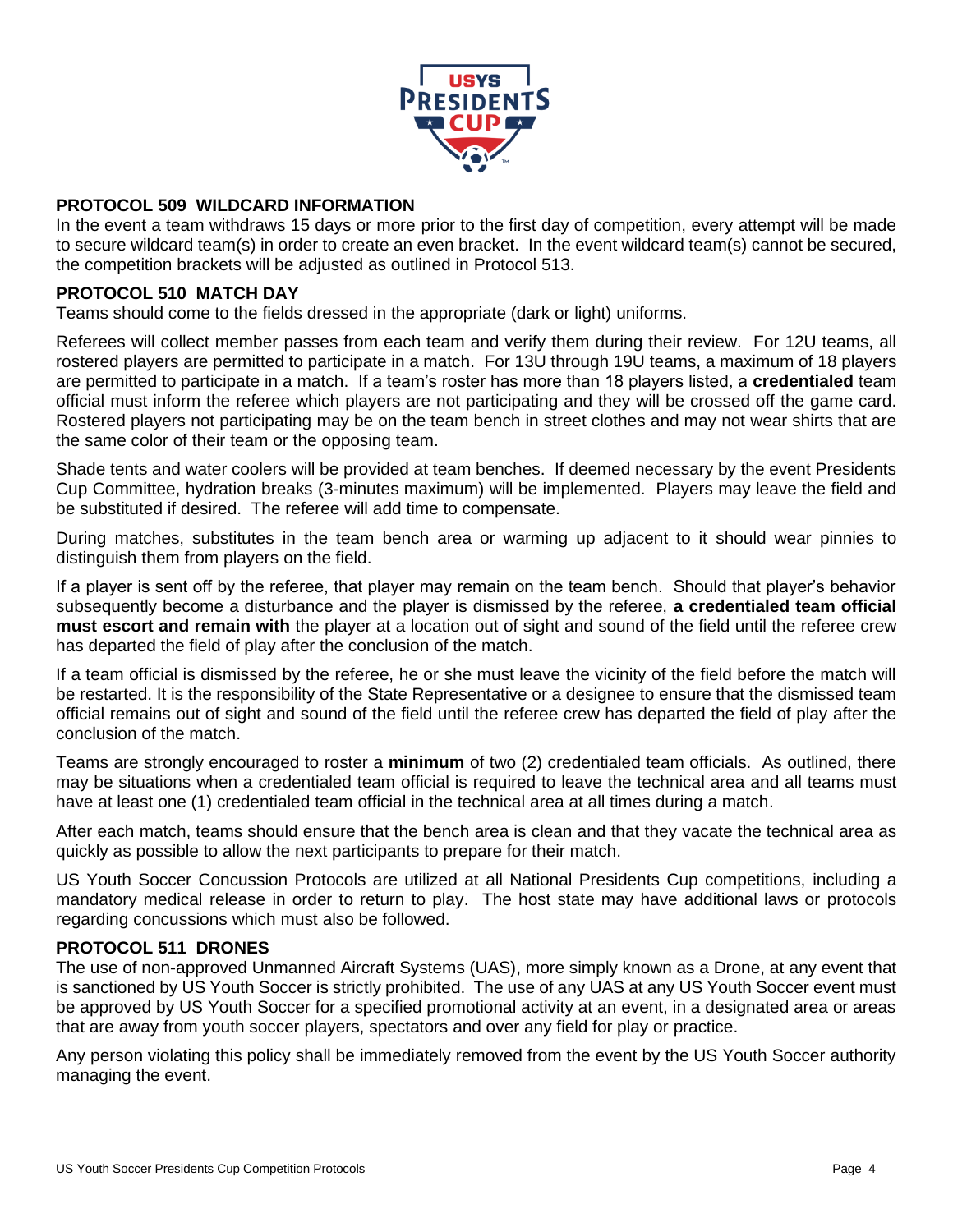

#### <span id="page-5-0"></span>**PROTOCOL 512 USYS ATHLETE INCIDENT MANAGEMENT SYSTEM**

The US Youth Soccer Athlete Incident Management System (AIMS) is a reporting tool designed to streamline the injury management process while acknowledging any local, state and/or federal laws as well as any US Youth Soccer policies related to injury documentation and education requirements. Use of the AIMS system is mandatory at all US Youth Soccer regional and national Presidents Cup competitions.

For any suspected concussions, the player will be immediately removed from participation as outlined in US Youth Soccer policies and procedures. Event Athletic Trainers must submit a report in AIMS immediately and update the Return-to-Play status to "Not Cleared".

Return-to-Play can only occur once the player has been cleared by a medical doctor or doctor of osteopathy specializing in concussion treatment and management . The player must be certified by that medical professional to be symptom free. Athletes may not return to play until they have been cleared by an appropriate medical professional.

Only authorized USYS staff and committee members are authorized to update an athletes Return-to-Play status. The official clearance document, signed by an appropriate medical professional, must be presented at competition headquarters.

Any other injury, regardless of type, resulting in a player's removal from a game for any amount of time must be reported in AIMS within 24 hours.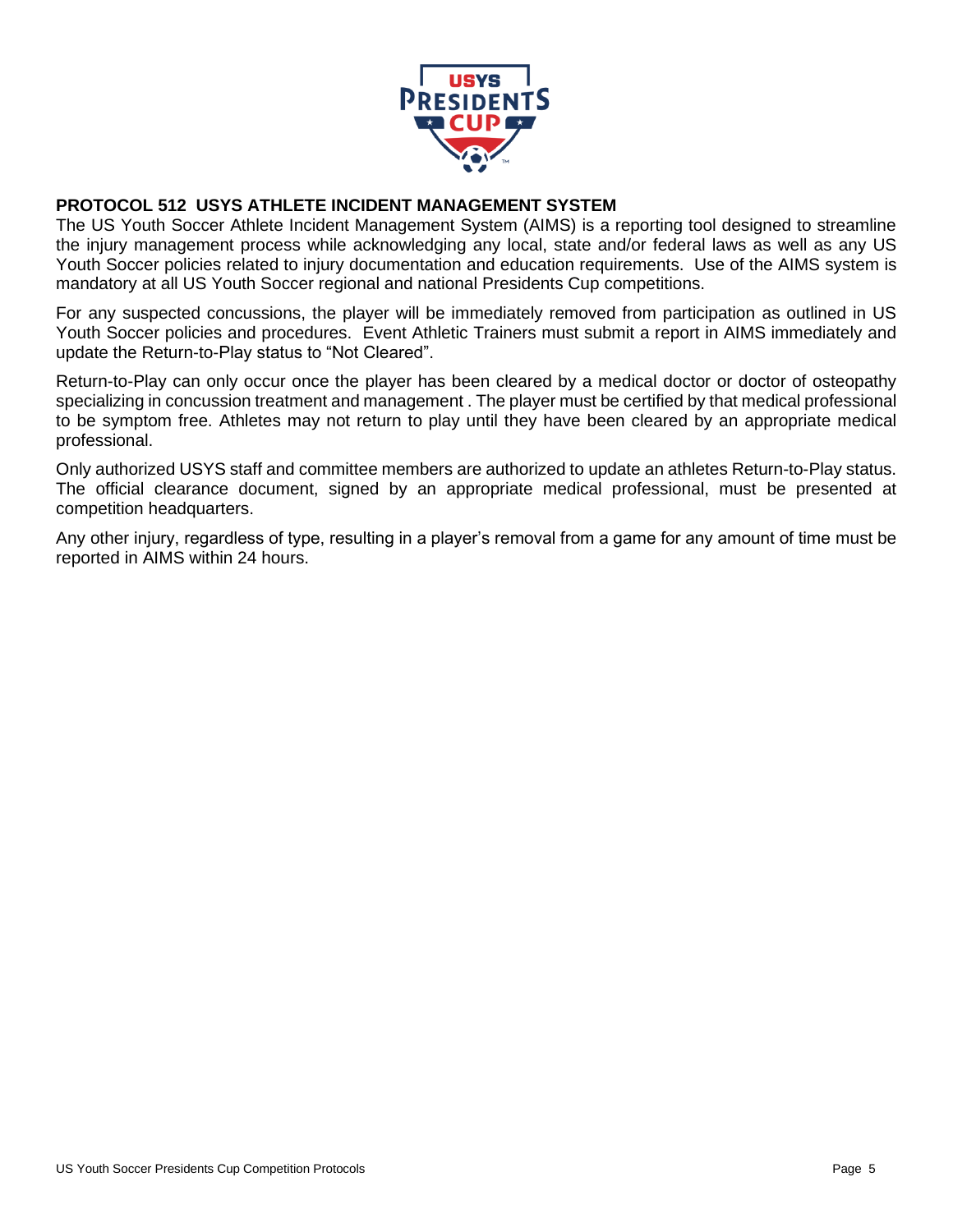

#### <span id="page-6-0"></span>**PROTOCOL 513 COMPETITION BRACKETS**

Wherever possible, brackets will be comprised of an even number of teams. Wildcards will be utilized to fill out brackets when available. In the event of late team withdrawals or other unusual situations, brackets with an odd number of teams may result. The event Presidents Cup Committee will make every effort to avoid these situations but in some cases it may be unavoidable. A minimum of four (4) teams is required to form a bracket.

#### *4-Team Bracket | One Group of 4*

Teams play a round robin to determine standings. Group winner and runner-up advance to the final.

#### *5-Team Bracket | One Group of 5*

Teams play a round robin to determine final standings. Each team will have a day where no match is played. The Champion and Finalist are determined by standings at the conclusion of the round robin.

#### *6-Team Bracket | Two Groups of 3*

Teams cross over and play the opposite group to determine standings. The four (4) highest point totals (regardless of group) advance to the semifinal round. Semifinal pairings are Highest Points vs. 4th Highest Points and 2<sup>nd</sup> Highest Points vs. 3<sup>rd</sup> Highest Points. Semi-finalists could have played each other during group play.

#### *7-Team Bracket | One Group of 4 and One Group of 3*

Each group plays a round robin to determine standings. Teams in the group of three (3) will have a day where no match is played. Group winners and two (2) Wildcards (the next two (2) highest point totals regardless of group) advance to the semifinal round. Semifinal pairings are Group A Winner vs. Higher Point Wildcard and Group B Winner vs Lower Point Wildcard. *If and only if* the Higher Point Wildcard is from Group A *and* the Lower Point Wildcard is from Group B, then the semifinals are modified to Group A Winner vs. Lower Point Wildcard and Group B Winner vs Higher Point Wildcard. *Note:* For teams that play two (2) group matches, the average number of points earned from those two (2) matches will be added to their point total for purposes of determining advancement.

#### *8-Team Bracket | Two Groups of 4*

Each group plays a round robin to determine standings. Group winners and runners-up advance to the semifinal round. Semifinal pairings are Group A Winner vs. Group B Runner-Up and Group B Winner vs Group A Runner-Up.

#### *9-Team Bracket | Three Groups of 3*

Each group plays a round robin to determine standings. Each team will have a day where no match is played. Group winners and a Wildcard (the next highest point total regardless of group) advance to the semifinal round. Semifinal pairings are Group A Winner vs. Group B Winner and Group C Winner vs Wildcard. If the Wildcard comes from Group C then the semifinal parings are Group A Winner vs Group C Winner and Group B Winner vs. Wildcard.

#### *10-Team Bracket | One Group of 4 and Two Groups of 3*

The 4-team group plays a round robin to determine standings. The 3-team groups cross over and play the opposite group to determine standings. The 4-team group winner and the next three (3) highest point totals (regardless of group) advance to the semifinal round. Semifinal pairings are Group A Winner vs. 3<sup>rd</sup> Highest Points and Highest Points vs 2<sup>nd</sup> Highest Points. Semi-finalists could have played each other during group play.

#### *11-Team Bracket | Two Groups of 4 and One Group of 3*

Each group plays a round robin to determine standings. Teams in the group of three (3) will have a day where no match is played. Group winners and a Wildcard (the next highest point total regardless of group) advance to the semifinal round. Semifinal pairings are Group A Winner vs. Group B Winner and Group C Winner vs Wildcard. If the Wildcard comes from Group C then the semifinal parings are Group A Winner vs Group C Winner and Group B Winner vs. Wildcard. *Note:* For teams that play two (2) group matches, the average number of points earned from those two (2) matches will be added to their point total for purposes of determining advancement.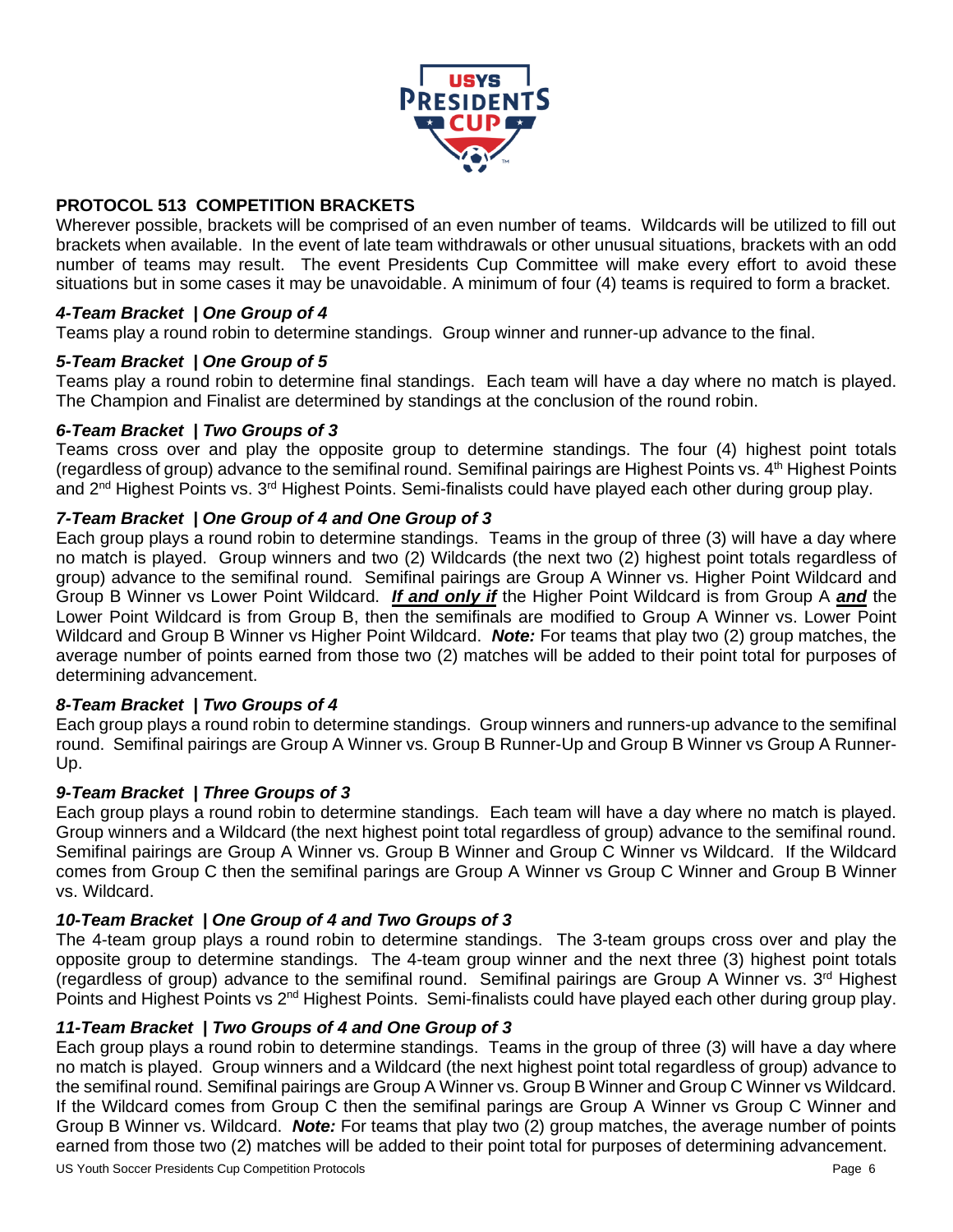

#### *12-Team Bracket | Three Groups of 4*

Each group plays a round robin to determine standings. Group winners and a Wildcard (the next highest point total regardless of group) advance to the semifinal round. Semifinal pairings are Group A Winner vs. Group B Winner and Group C Winner vs Wildcard. If the Wildcard comes from Group C then the semifinal parings are Group A Winner vs Group C Winner and Group B Winner vs. Wildcard.

#### *13-Team Bracket | One Group of 4 and Three Groups of 3*

Each group plays a round robin to determine standings. All teams in the 3-team groups will have a day where no match is played. Group winners advance to the semifinal round. Semifinal pairings are Group A Winner vs. Group B Winner and Group C Winner vs Group D Winner.

If quarterfinals are played, each group winner and runner-up advance. Quarterfinal pairings are (1) Group A Winner vs. Group B Runner-Up, (2) Group B Winner vs. Group A Runner-Up, (3) Group C Winner vs. Group D Runner-Up and (4) Group D Winner vs. Group C Runner-Up. Semifinal pairings are Quarterfinal 1 Winner vs. Quarterfinal 3 Winner and Quarterfinal 2 Winner vs. Quarterfinal 4 Winner.

#### *14-Team Bracket | Two Groups of 4 and Two Groups of 3*

The 4-team groups play a round robin to determine standings. The 3-team groups cross over and play the opposite group to determine standings. The 4-team group winners and the two (2) highest point totals from the 3-team groups advance to the semifinal round. Semifinal pairings are Group A Winner vs. Highest Points and Group B Winner vs 2<sup>nd</sup> Highest Points. Semi-finalists could have played each other during group play.

If quarterfinals are played, the 4-team group winners and runners-up advance, and the four (4) highest point totals from the 3-team groups advance. Quarterfinal pairings are (1) Group A Winner vs. 3<sup>rd</sup> Highest Points, (2) Highest Points vs. Group A Runner-Up, (3) Group B Winner vs. 4<sup>th</sup> Highest Points and (4) 2<sup>nd</sup> Highest Points vs. Group B Runner-Up. Semifinal pairings are Quarterfinal 1 Winner vs. Quarterfinal 3 Winner and Quarterfinal 2 Winner vs. Quarterfinal 4 Winner.

#### *15-Team Bracket | Three Groups of 4 and One Group of 3*

Each group plays a round robin to determine standings. Teams in the group of three (3) will have a day where no match is played. Group winners advance to the semifinal round. Semifinal pairings are Group A Winner vs. Group B Winner and Group C Winner vs Group D Winner.

If quarterfinals are played, each group winner and runner-up advance. Quarterfinal pairings are (1) Group A Winner vs. Group B Runner-Up, (2) Group B Winner vs. Group A Runner-Up, (3) Group C Winner vs. Group D Runner-Up and (4) Group D Winner vs. Group C Runner-Up. Semifinal pairings are Quarterfinal 1 Winner vs. Quarterfinal 3 Winner and Quarterfinal 2 Winner vs. Quarterfinal 4 Winner. *Note:* For teams that play two (2) group matches, the average number of points earned from those two (2) matches will be added to their point total for purposes of determining advancement.

#### *16-Team Bracket | Four Groups of 4*

Each group plays a round robin to determine standings. Group winners advance to the semifinal round. Semifinal pairings are Group A Winner vs. Group B Winner and Group C Winner vs Group D Winner.

If quarterfinals are played, each group winner and runner-up advance. Quarterfinal pairings are (1) Group A Winner vs. Group B Runner-Up, (2) Group B Winner vs. Group A Runner-Up, (3) Group C Winner vs. Group D Runner-Up and (4) Group D Winner vs. Group C Runner-Up. Semifinal pairings are Quarterfinal 1 Winner vs. Quarterfinal 3 Winner and Quarterfinal 2 Winner vs. Quarterfinal 4 Winner.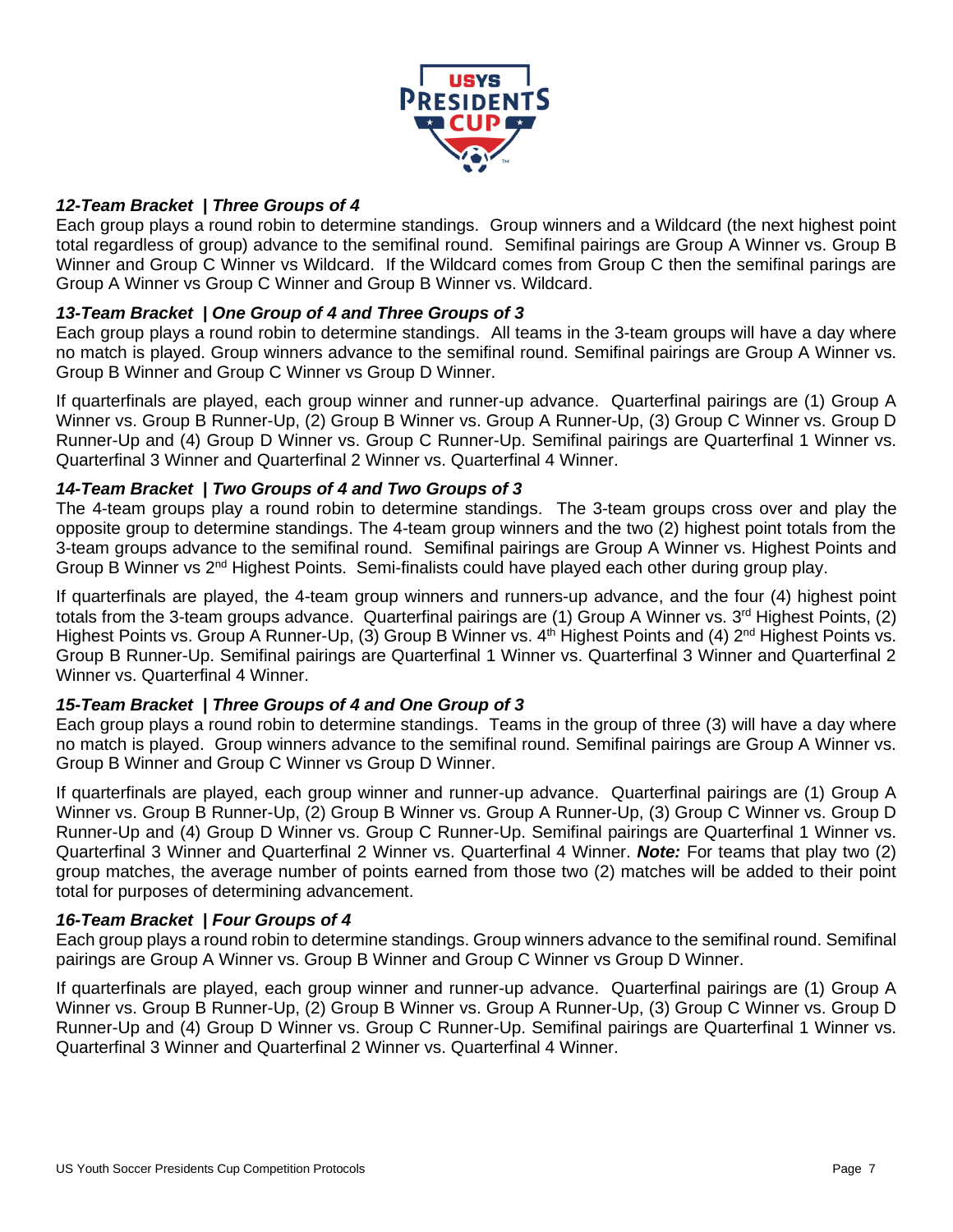

## <span id="page-8-0"></span>**APPENDIX A REGIONAL TEMPLATE**